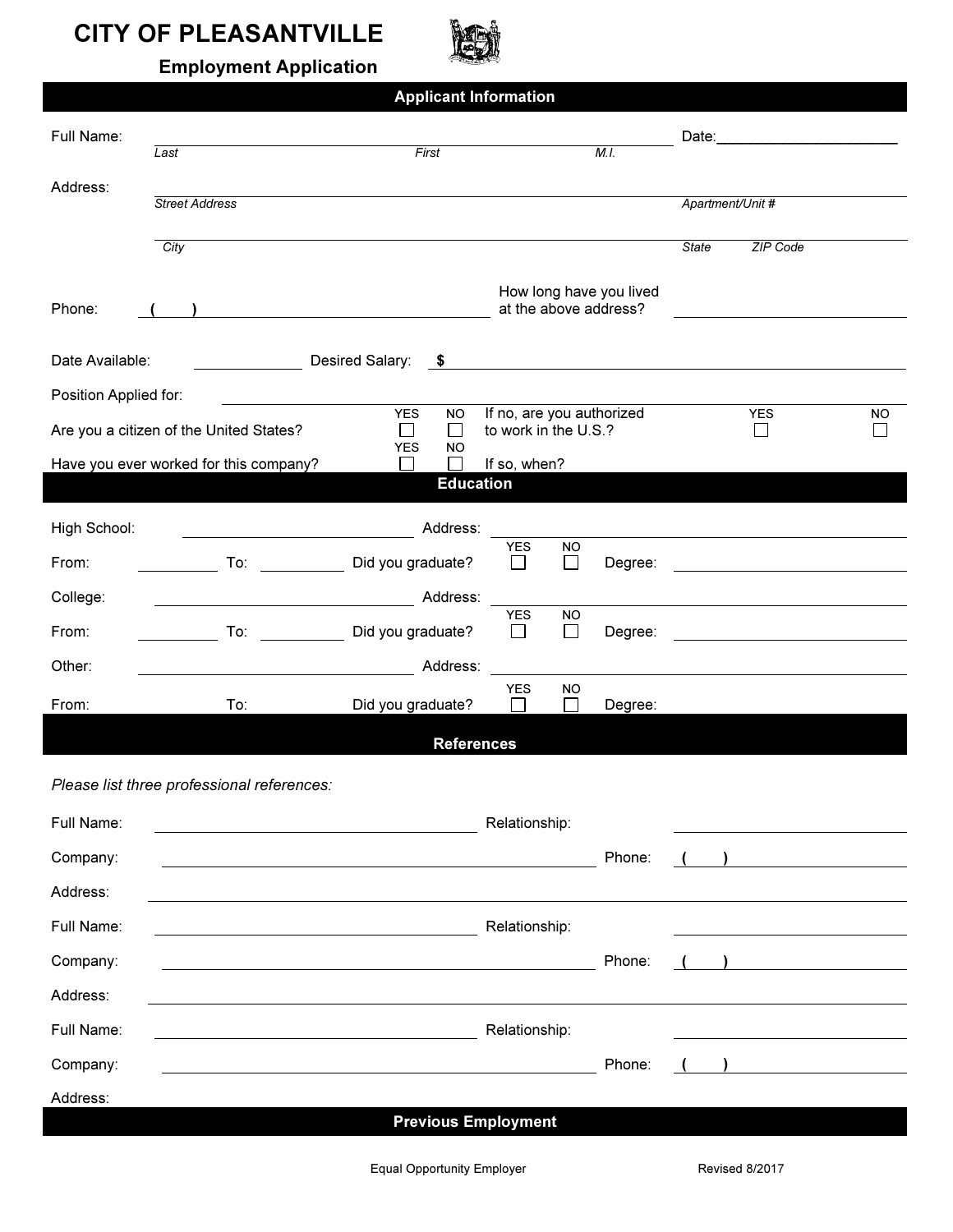| Company:                                           |                                                                                                                        |                         |                            | Phone:                                                                                                         |             | <u> 1980 - Andrea Station Barbara, amerikan per</u>                                                                                                                                                                            |  |  |  |
|----------------------------------------------------|------------------------------------------------------------------------------------------------------------------------|-------------------------|----------------------------|----------------------------------------------------------------------------------------------------------------|-------------|--------------------------------------------------------------------------------------------------------------------------------------------------------------------------------------------------------------------------------|--|--|--|
| Address:                                           |                                                                                                                        |                         |                            |                                                                                                                | Supervisor: | <u> 1980 - Jan Stein Harry Stein Harry Stein Harry Stein Harry Stein Harry Stein Harry Stein Harry Stein Harry S</u>                                                                                                           |  |  |  |
| Job Title:                                         |                                                                                                                        | Starting<br>Salary:     | \$                         |                                                                                                                |             | Ending Salary:<br>$\sqrt{5}$                                                                                                                                                                                                   |  |  |  |
| Responsibilities:                                  |                                                                                                                        |                         |                            |                                                                                                                |             |                                                                                                                                                                                                                                |  |  |  |
| From:                                              |                                                                                                                        | To: Reason for Leaving: |                            |                                                                                                                |             |                                                                                                                                                                                                                                |  |  |  |
|                                                    | May we contact your previous supervisor for a reference?                                                               |                         | <b>YES</b><br>$\mathsf{L}$ | <b>NO</b>                                                                                                      |             |                                                                                                                                                                                                                                |  |  |  |
| Company:                                           | <u> 1989 - Johann Stoff, deutscher Stoffen und der Stoffen und der Stoffen und der Stoffen und der Stoffen und der</u> |                         |                            | Phone:                                                                                                         |             | ) and the contract of the contract of $\mathcal{L}$                                                                                                                                                                            |  |  |  |
| Address:                                           |                                                                                                                        |                         |                            | Supervisor:                                                                                                    |             |                                                                                                                                                                                                                                |  |  |  |
| Job Title:                                         |                                                                                                                        | Starting<br>Salary:     | \$                         |                                                                                                                |             | Ending Salary:<br>$\mathfrak s$                                                                                                                                                                                                |  |  |  |
| Responsibilities:                                  |                                                                                                                        |                         |                            |                                                                                                                |             |                                                                                                                                                                                                                                |  |  |  |
| From:                                              | To: Reason for Leaving:                                                                                                |                         |                            |                                                                                                                |             |                                                                                                                                                                                                                                |  |  |  |
|                                                    | May we contact your previous supervisor for a reference?                                                               |                         | YES<br>$\mathsf{L}$        | <b>NO</b>                                                                                                      |             |                                                                                                                                                                                                                                |  |  |  |
| Company:                                           | <u> Andreas Andreas Andreas Andreas Andreas Andreas Andreas Andreas Andreas Andreas Andreas Andreas Andreas Andr</u>   |                         |                            | Phone:                                                                                                         |             | $\left(\begin{array}{cc} 1 & 1 \end{array}\right)$                                                                                                                                                                             |  |  |  |
| Address:                                           | <u> 1989 - Johann Barbara, martin amerikan basar dan basa dan basa dan basa dalam basa dalam basa dalam basa dala</u>  |                         |                            | Supervisor:                                                                                                    |             |                                                                                                                                                                                                                                |  |  |  |
| Job Title:                                         |                                                                                                                        | Starting<br>Salary:     |                            | $\sim$                                                                                                         |             | Ending Salary: \$                                                                                                                                                                                                              |  |  |  |
| Responsibilities:                                  |                                                                                                                        |                         |                            |                                                                                                                |             |                                                                                                                                                                                                                                |  |  |  |
| From:                                              |                                                                                                                        | To: Reason for Leaving: | <b>YES</b>                 |                                                                                                                |             |                                                                                                                                                                                                                                |  |  |  |
|                                                    | May we contact your previous supervisor for a reference?                                                               | NO.                     |                            |                                                                                                                |             |                                                                                                                                                                                                                                |  |  |  |
| What foreign languages do you speak?<br>Minal Read |                                                                                                                        |                         |                            |                                                                                                                |             | <b>Write William <i>Milleton Milleton Milleton Milleton Milleton Milleton Milleton Milleton Milleton Milleton</i> <b>Milleton Milleton Milleton Milleton Milleton Milleton Milleton Milleton Millet</b></b>                    |  |  |  |
|                                                    |                                                                                                                        | <b>MILITARY</b>         |                            |                                                                                                                |             |                                                                                                                                                                                                                                |  |  |  |
| Branch:                                            |                                                                                                                        |                         |                            | From: with the contract of the contract of the contract of the contract of the contract of the contract of the |             | To: when the contract of the contract of the contract of the contract of the contract of the contract of the contract of the contract of the contract of the contract of the contract of the contract of the contract of the c |  |  |  |
| Rank at Discharge:                                 |                                                                                                                        |                         |                            | Type of Discharge:                                                                                             |             |                                                                                                                                                                                                                                |  |  |  |
| If other than honorable, explain:                  |                                                                                                                        |                         |                            |                                                                                                                |             |                                                                                                                                                                                                                                |  |  |  |

## Disclaimer and Signature

Equal Opportunity Employer **Revised 8/2017** As an applicant for a position with the City of Pleasantville, I understand and agree that I must provide truthful and accurate information in this application. I understand that my application may be rejected if any information is not complete, true and accurate. If hired, I understand that I may be separated from employment if the City later discovers that information on this form was incomplete, untrue, or inaccurate. I give the City of Pleasantville the right to investigate the information I have provided, talk with former employers (except where I have indicated they may not be contacted). I give the City the right to secure additional job-related information about me. I release the City and its representatives from all liability for seeking such information. I understand that the City of Pleasantville is an equal-opportunity employer and does not discriminate in its hiring practices. I understand that the City will make reasonable accommodations as required by the Americans with Disabilities Act. I understand that, if employed, I may resign at any time and that the City may terminate me at